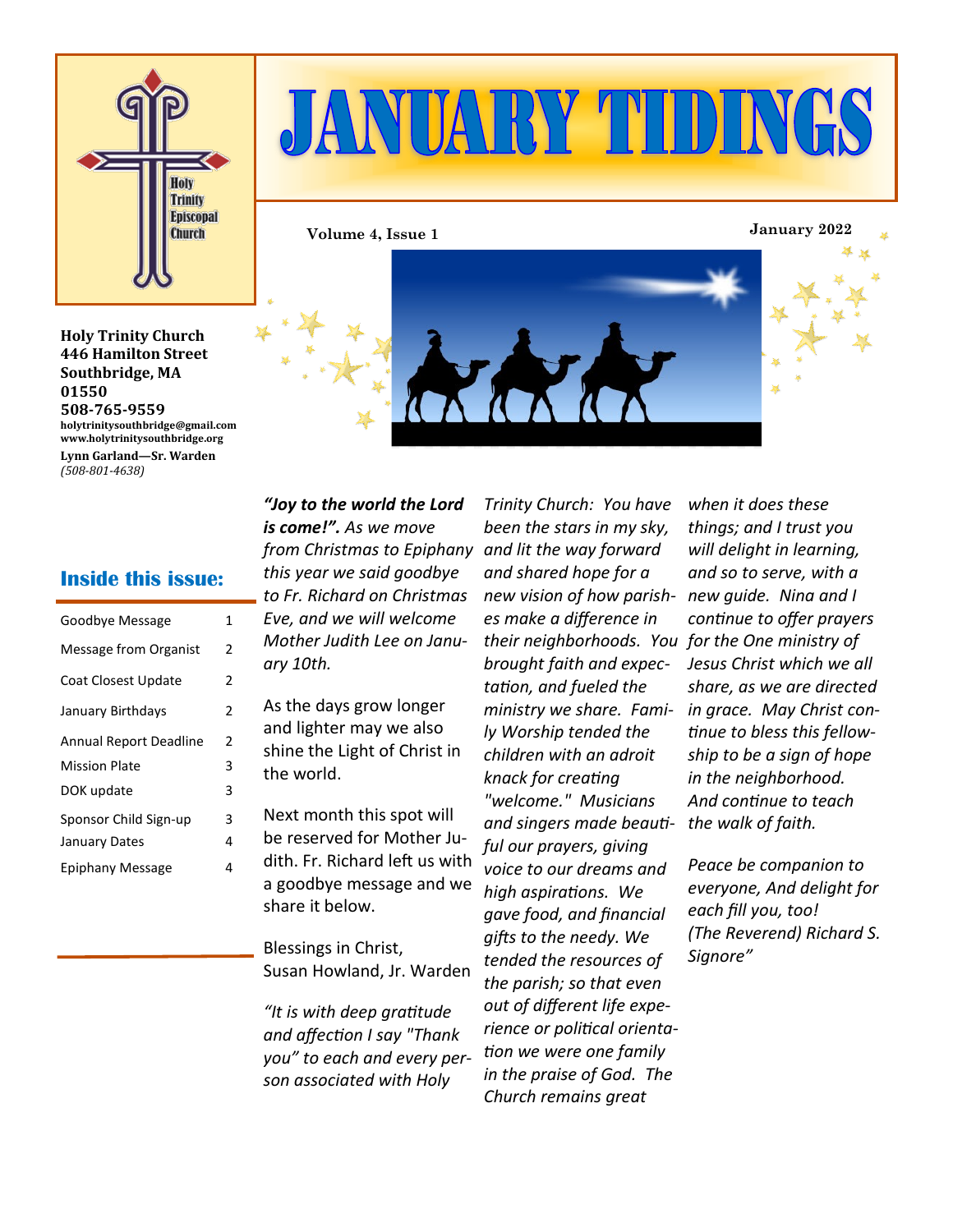# **Message from our Organist**

Happy 2022. Wishing you a happy and healthy new year. Change is always hard and that is very true for this new year. We are dealing with a pandemic and a change in our spiritual leadership. Many times I have dreaded change in my work life and/or my personal life. This time is no different. As I have traveled the spiritual journey of faith for many years, I have learned that many changes we fear turn out to be a breath of fresh air from God. God, Jesus, and the Holy Spirit are walking with us and I will trust in the power of the Trinity to lead us forward to new and exciting spiritual experiences.

The hymns for January will be sung but the pandemic has changed our singing habits. Please sing with your masks on and sing softly to yourself during the service, focusing on the spiritual message of the hymn.

God Bless, Anne, your Organist

# **Coat Closet Update**

We had another successful year for the Ecumenical Coat Closet, which ended on December 18th. This ministry is a combined effort supported by several churches in the area. Holy Trinity provides the space, and volunteers from our church and other churches work together to provide warm winter coats for anyone who needs one.

While we are officially closed, we have many coats still left for men, women and children. We are able to open by appointment. So if any parish members need a coat or know someone who does, please call or text me at 508-801-4638 or send an email to lynn24gar@gmail.com.

Warmly, Lynn Garland



### **Annual Report Deadline**

If you contribute to the Annual Report, please know that this is the time to write your piece! It takes some time to compile, format, print and collate this report. We would like to have it available for parishioners to review on January 15, therefore…. All reports are due to Emily Thompson, the Parish Secretary, BEFORE January 10.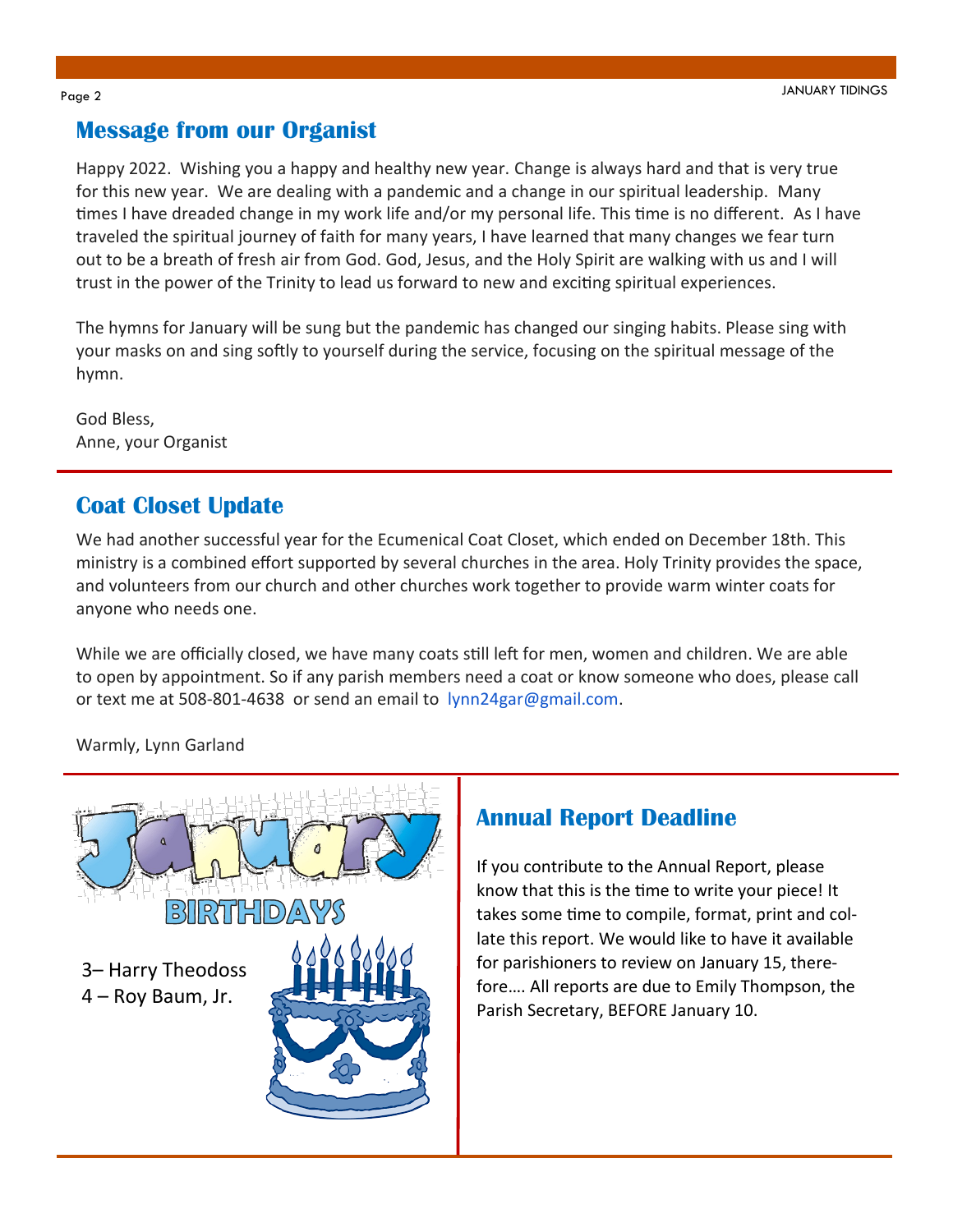#### **January & February Mission Plate**

The Mission Plate funds for the months of January and February will be going to the Worcester Community Action Council's Fuel Assistance Program. This program aids limited-income homeowners and renters in paying their home heating bills. WCAC's Fuel Assistance Program serves all of our local communities (cities and towns) within Central Massachusetts. Nearly 12,000 households obtained fuel assistance through WCAC last year.

This year's economic picture for many of our vulnerable local families isn't any brighter than last year. With the devastating effects of the pandemic, rising housing and food costs and escalating utility and heating costs, many people in our local area are struggling to afford to keep themselves warm this winter.

Please, give as generously as you can to this program. No one should be left in the cold during this time of crisis. Thank you.

Susan Grant, Member of the Mission and Outreach Committee

#### **Daughters Of the King: Update on the Liberian Project**

We are an incredibly generous parish. The Daughters have packed two large barrels and a large plastic tote full of supplies ready to be shipped to Liberia. We have PPE supplies: masks, bleach, disinfectant wipes, etc. ready to aid the Liberian people in their fight against COVID, just waiting to be shipped, along with many other essential supplies.

However, what we are lacking now is sufficient monetary donations to be able to ship these supplies to their destination. We would appreciate it if you could donate funds towards the shipping costs; so, we can send these supplies to the people who need them. We have about two-thirds of the shipping costs already funded. Please, give what you can so we will be able to ship these needed supplies to their awaiting families. Thank you.

#### **Sponsor Child Signup for 2022**

The sign-up sheet has been placed on the back table of the church to help support Nicholas Onyango Okondo. Please consider supporting this important ministry by signing up to sponsor Nicholas for a month (or two) in 2022. The sponsorship is **\$35.00 per month**. A postcard will be emailed to you as a reminder that your donation is due. Thank you! Please make sure you note "Sponsor Child" on your check. You can also donate through Tithely.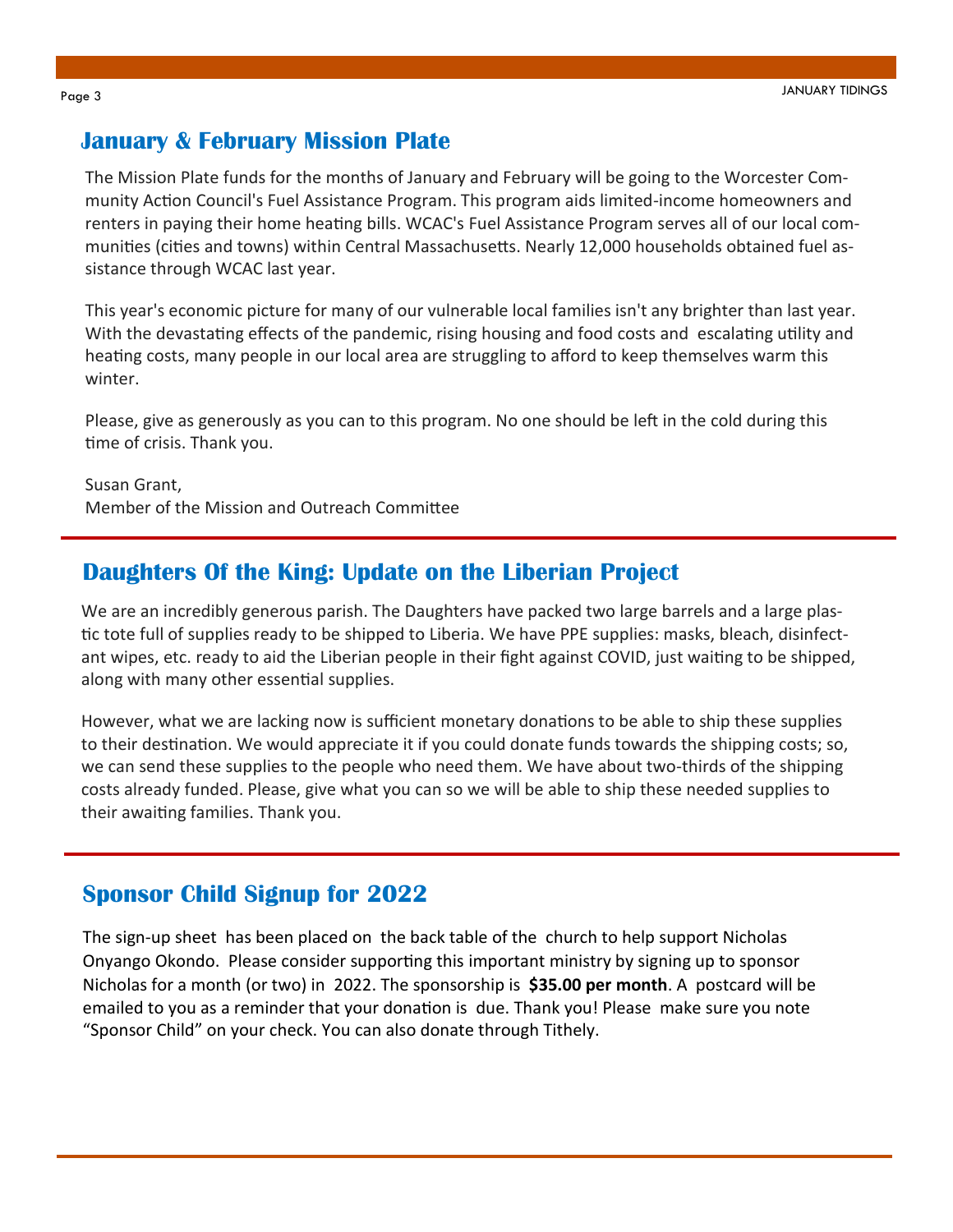### **Upcoming January Dates**

- **Sunday, January 2nd 9:30 am Christmas 2**: Eucharist, Canon Rich Simpson will Preside and preach
- **Thursday, January 6th 6:00-8:00 pm**: Epiphany celebration on Zoom
- **Sunday, January 9th 9:30 am**: Morning Prayer with renewal of Baptismal Covenant
- **Sunday, January 16th 9:30 am**: Eucharist, Mother Judith Lee will preside and preach
- **Sunday, January 23rd 9:30 am**: Eucharist and Annual Meeting, Mother Judith Lee will preside and preach
- **Sunday, January 30th 9:30 am**: Eucharist, Mother Judith Lee will preside and preach

# **Epiphany Celebration Service Hosted by Family Worship**

**Please join us by Zoom Thursday January 6th at 6:00 pm for a short Epiphany service to bring in the season of light. There will be readings and music. Bring a candle to light as well as a cutout star to color.**